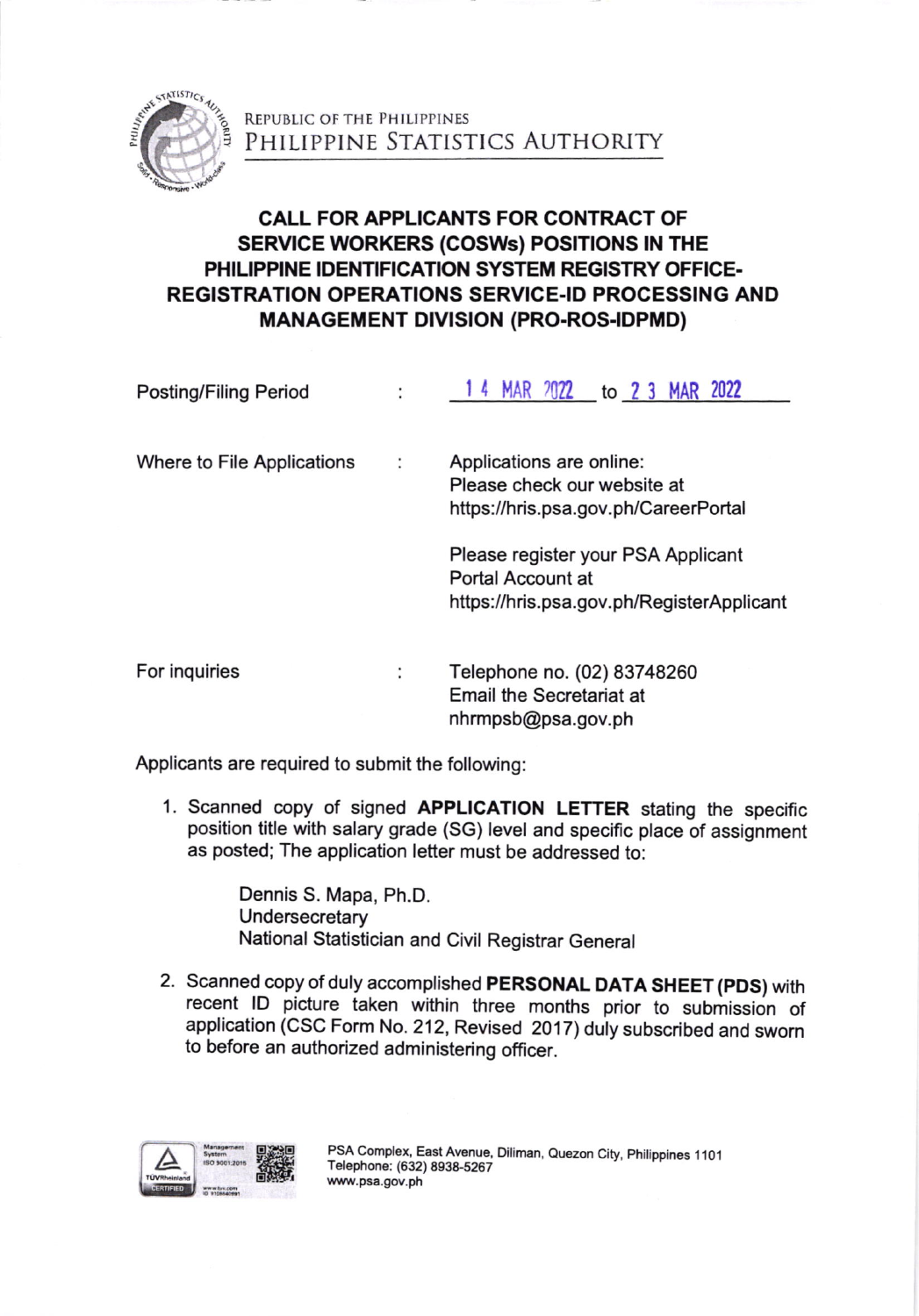Reference No. 22FAS02-POV-03-10

Subject: Call for Applicants for Contract of Service Workers (COSWs) Position in the Philippine Identification System Registry Office-Registration Operations Service-ID Processing and Management Division (PRO-ROS-IDPMD) Posting period: 1 4 MAR 2022 to 2 3 MAR 2022

- 3. Scanned copy of signed WORK EXPERIENCE SHEET (CSC Form No. 212 - as Attachment to PDS);
- 4. Scanned copy of **AUTHENTICATED ELIGIBILITY** (CSC, RA 1080, PD 907, etc.) (if applicable);
- 5. Scanned copy of TRANSCRIPT OF RECORDS;
- 6. Scanned copy of CERTIFICATE/S OF TRAINING participated within the last five years relevant to the position applied for (if applicable); and
- 7. Scanned copy of CERTIFICATES OF WORK EXPERIENCE relevant to the position (for applicants with work experience).

## **Additional instructions for strict compliance:**

1. For inquiries regarding application, you may contact the Secretariat through the email address provided using email subject below:

[Inquiry] Call for Intent/Application for Contract of Service Worker (COSW)

- 2. The PSA reserves the right to suspend or terminate hiring process for qualified reasons or disqualify any and/or all applicants for failure to comply any of the foregoing requirements and instructions without incurring liabilities against any of the applicant/s.
- 3. Applicants must present the original CODV the οf documents/attachments to the Secretariat before the interview. In case the interview is online or via video conference platform and it is difficult for the candidate to appear before the Secretariat, the presentation of original documents for verification of authenticities are subject to instruction of the Secretariat appropriate for the situation. Inability to present any of these documents will lead to automatic disqualification.